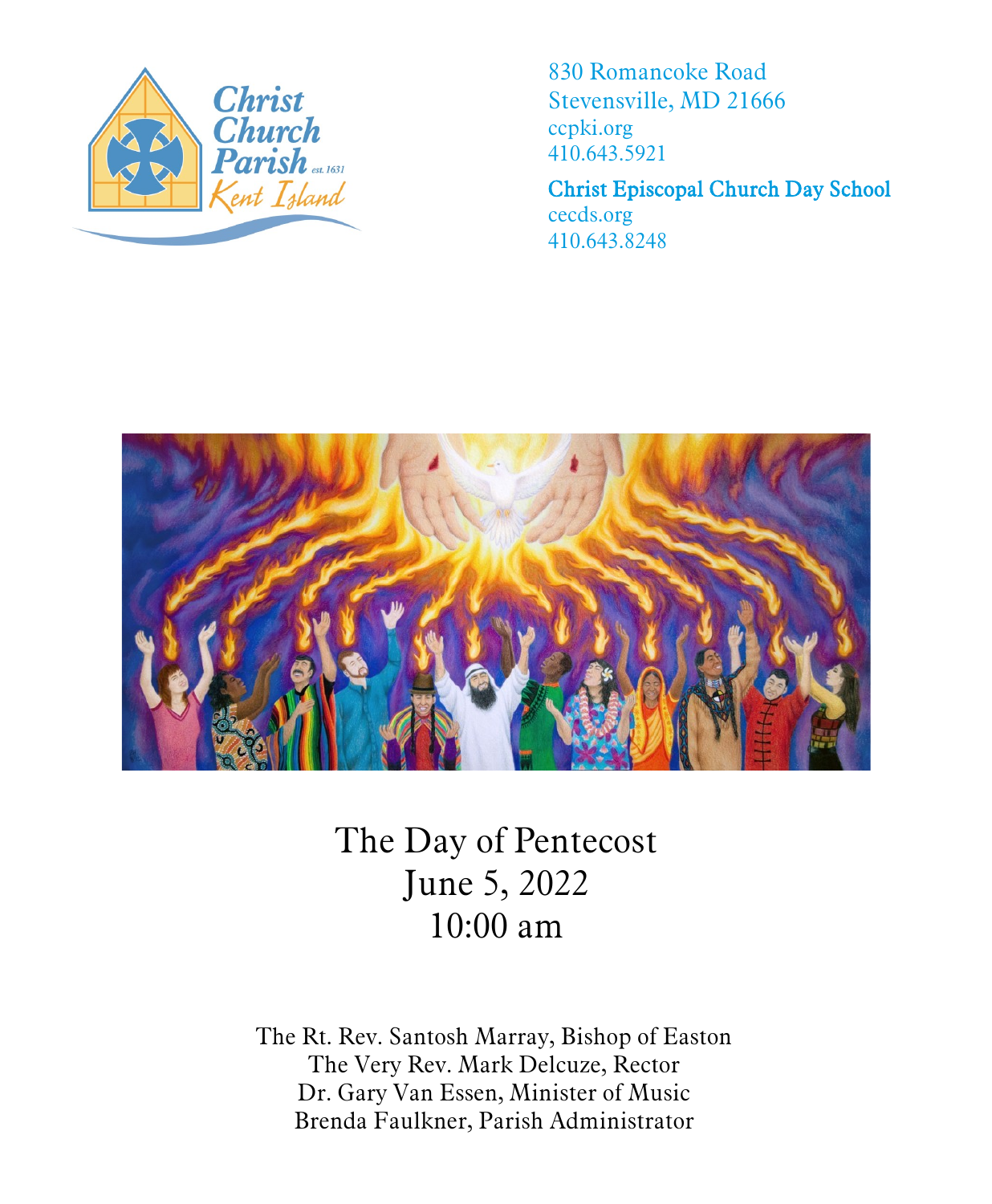# **The Holy Eucharist: Rite Two The Word of God**

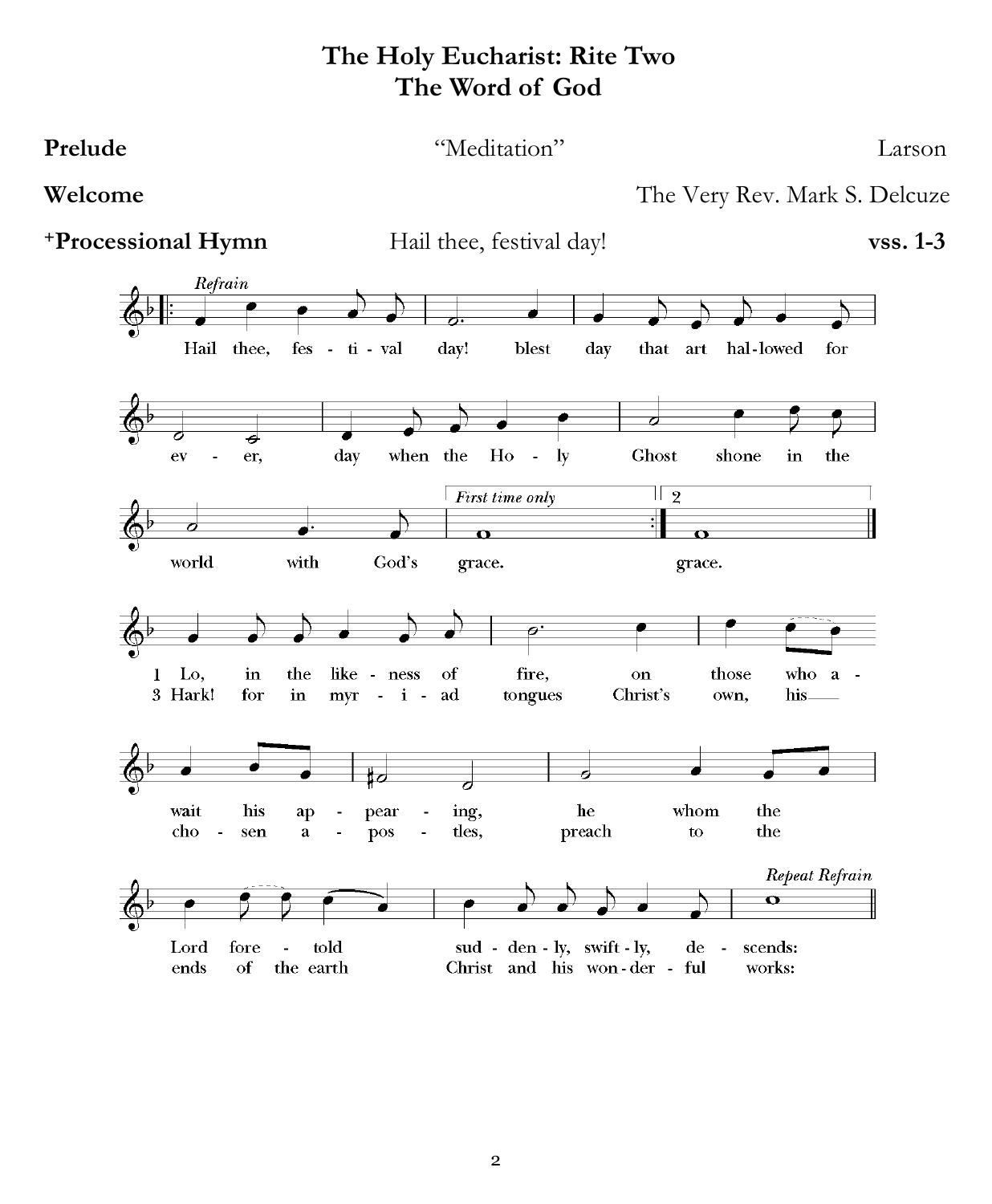

The refrain may be sung once by choir alone and repeated by all. The stanzas may be sung by choir alone, alternately by contrasted groups, or by all.

#### **<sup>+</sup>Opening Sentences**

| Celebrant | Alleluia. Christ is risen.          |
|-----------|-------------------------------------|
| People    | The Lord is risen indeed. Alleluia. |

**<sup>+</sup>Collect for Purity (said by all)**

**Almighty God, to you all hearts are open, all desires known, and from you no secrets are hid: Cleanse the thoughts of our hearts by the inspiration of your Holy Spirit, that we may perfectly love you, and worthily magnify your holy Name; through Christ our Lord. Amen**.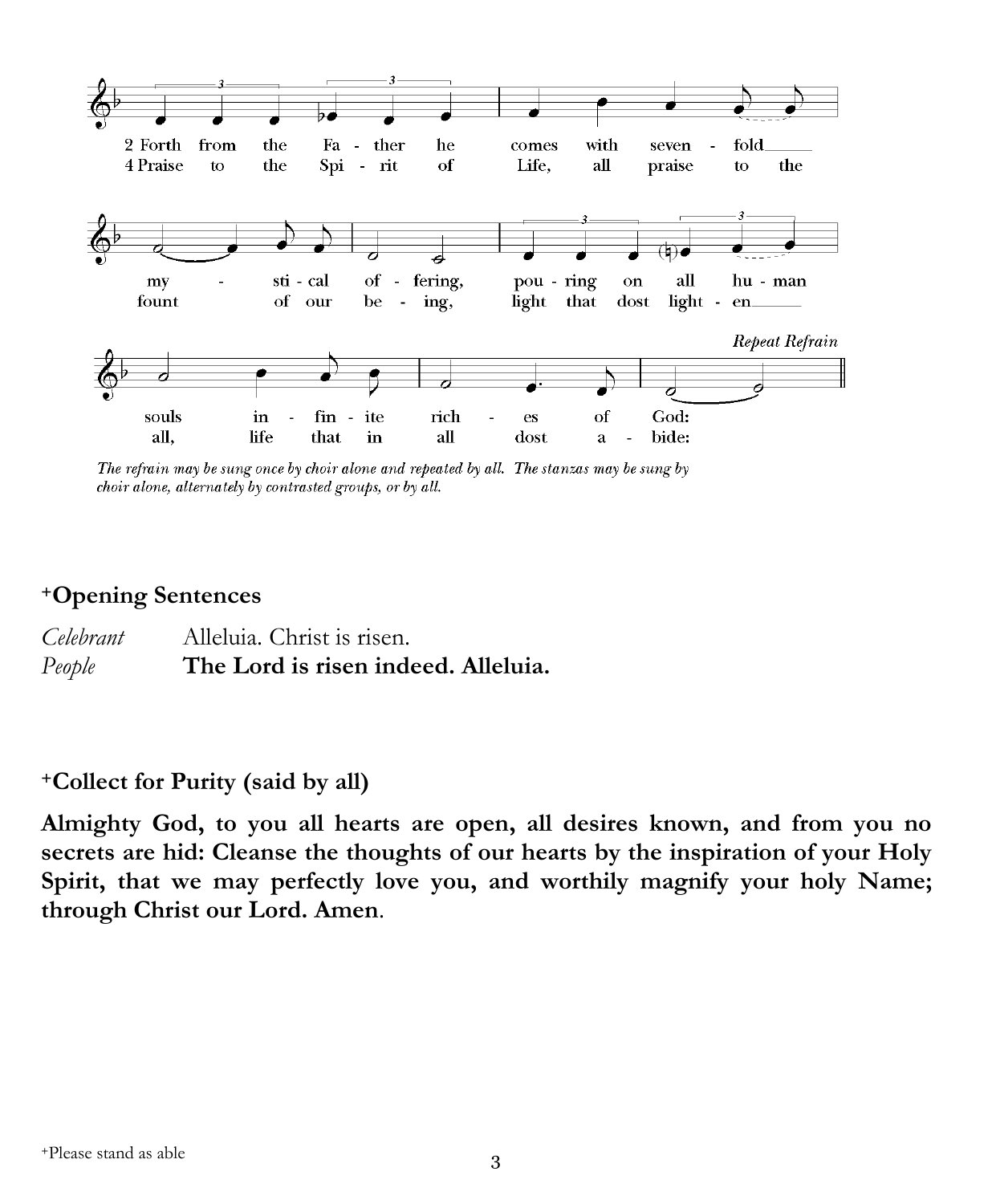

# **<sup>+</sup>The Collect of the Day**

| Celebrant | The Lord be with you. |
|-----------|-----------------------|
| People    | And also with you.    |
| Celebrant | Let us pray.          |

O God, who on this day taught the hearts of your faithful people by sending to them the light of your Holy Spirit: Grant us by the same Spirit to have a right judgment in all things, and evermore to rejoice in his holy comfort; through Jesus Christ your Son our Lord, who lives and reigns with you, in the unity of the Holy Spirit, one God, for ever and ever. **Amen**.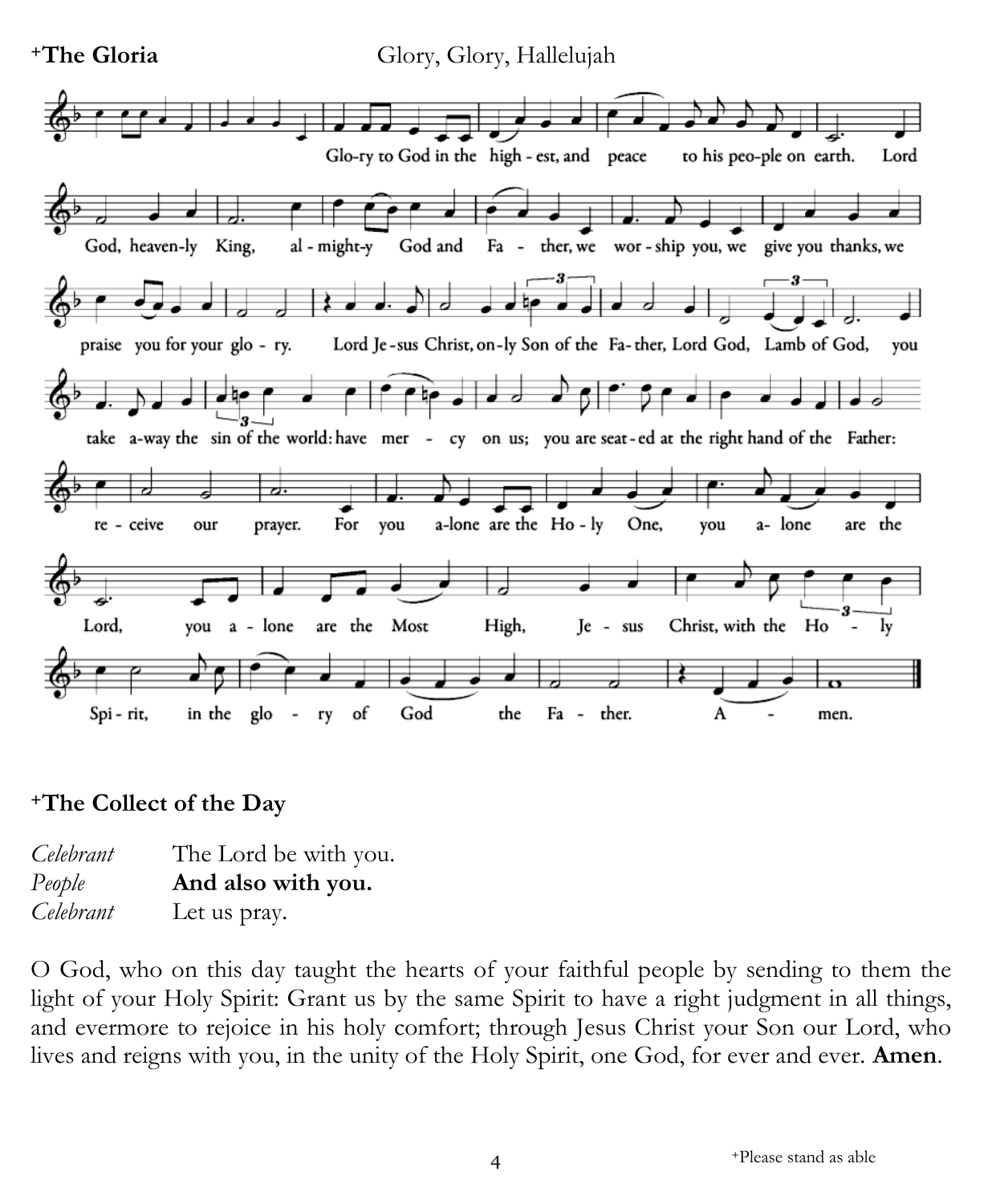#### **The First Lesson**  $\alpha$  Acts 2:1-21

When the day of Pentecost had come, the disciples were all together in one place. And suddenly from heaven there came a sound like the rush of a violent wind, and it filled the entire house where they were sitting. Divided tongues, as of fire, appeared among them, and a tongue rested on each of them. All of them were filled with the Holy Spirit and began to speak in other languages, as the Spirit gave them ability. Now there were devout Jews from every nation under heaven living in Jerusalem. And at this sound the crowd gathered and was bewildered, because each one heard them speaking in the native language of each. Amazed and astonished, they asked, "Are not all these who are speaking Galileans? And how is it that we hear, each of us, in our own native language? Parthians, Medes, Elamites, and residents of Mesopotamia, Judea and Cappadocia, Pontus and Asia, Phrygia and Pamphylia, Egypt and the parts of Libya belonging to Cyrene, and visitors from Rome, both Jews and proselytes, Cretans and Arabs-- in our own languages we hear them speaking about God's deeds of power." All were amazed and perplexed, saying to one another, "What does this mean?" But others sneered and said, "They are filled with new wine." But Peter, standing with the eleven, raised his voice and addressed them, "Men of Judea and all who live in Jerusalem, let this be known to you, and listen to what I say. Indeed, these are not drunk, as you suppose, for it is only nine o'clock in the morning. No, this is what was spoken through the prophet Joel: `In the last days it will be, God declares, that I will pour out my Spirit upon all flesh, and your sons and your daughters shall prophesy, and your young men shall see visions, and your old men shall dream dreams. Even upon my slaves, both men and women, in those days I will pour out my Spirit; and they shall prophesy. And I will show portents in the heaven above and signs on the earth below, blood, and fire, and smoky mist. The sun shall be turned to darkness and the moon to blood, before the coming of the Lord's great and glorious day. Then everyone who calls on the name of the Lord shall be saved.' "

*Reader* The Word of the Lord *People* **Thanks be to God**

*Read responsively by verse*

LORD, how manifold are your works! \* in wisdom you have made them all; the earth is full of your creatures.

### **Yonder is the great and wide sea with its living things too many to number, \* creatures both small and great.**

There move the ships, and there is that Leviathan, \* which you have made for the sport of it.

**The Psalm Psalm** 25-35, 37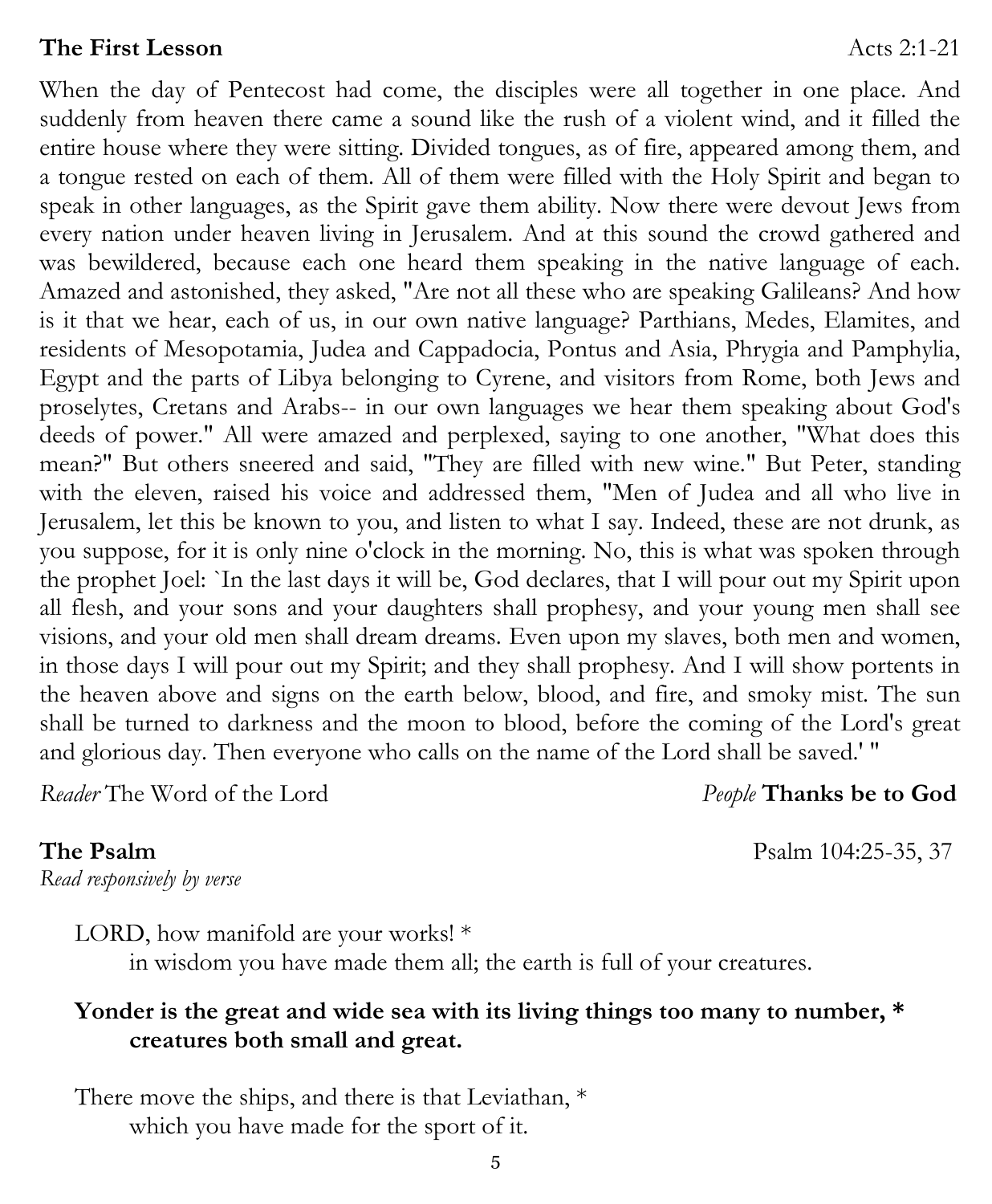# **I will sing to the LORD as long as I live; \* I will praise my God while I have my being.**

May these words of mine please him; \* I will rejoice in the LORD.

### **Bless the LORD, O my soul. \* Hallelujah!**

All who are led by the Spirit of God are children of God. For you did not receive a spirit of slavery to fall back into fear, but you have received a spirit of adoption. When we cry, "Abba! Father!" it is that very Spirit bearing witness with our spirit that we are children of God, and if children, then heirs, heirs of God and joint heirs with Christ-- if, in fact, we suffer with him so that we may also be glorified with him.

*Reader* The Word of the Lord. *People* **Thanks be to God**

#### +Please stand as able

**All of them look to you \* to give them their food in due season.**

You give it to them; they gather it;  $*$ you open your hand, and they are filled with good things.

### **You hide your face, and they are terrified; \* you take away their breath, and they die and return to their dust.**

You send forth your Spirit, and they are created;  $*$ and so you renew the face of the earth.

# **May the glory of the LORD endure for ever; \* may the LORD rejoice in all his works.**

He looks at the earth and it trembles; \* he touches the mountains and they smoke.

**The Epistle** Romans 8:14-17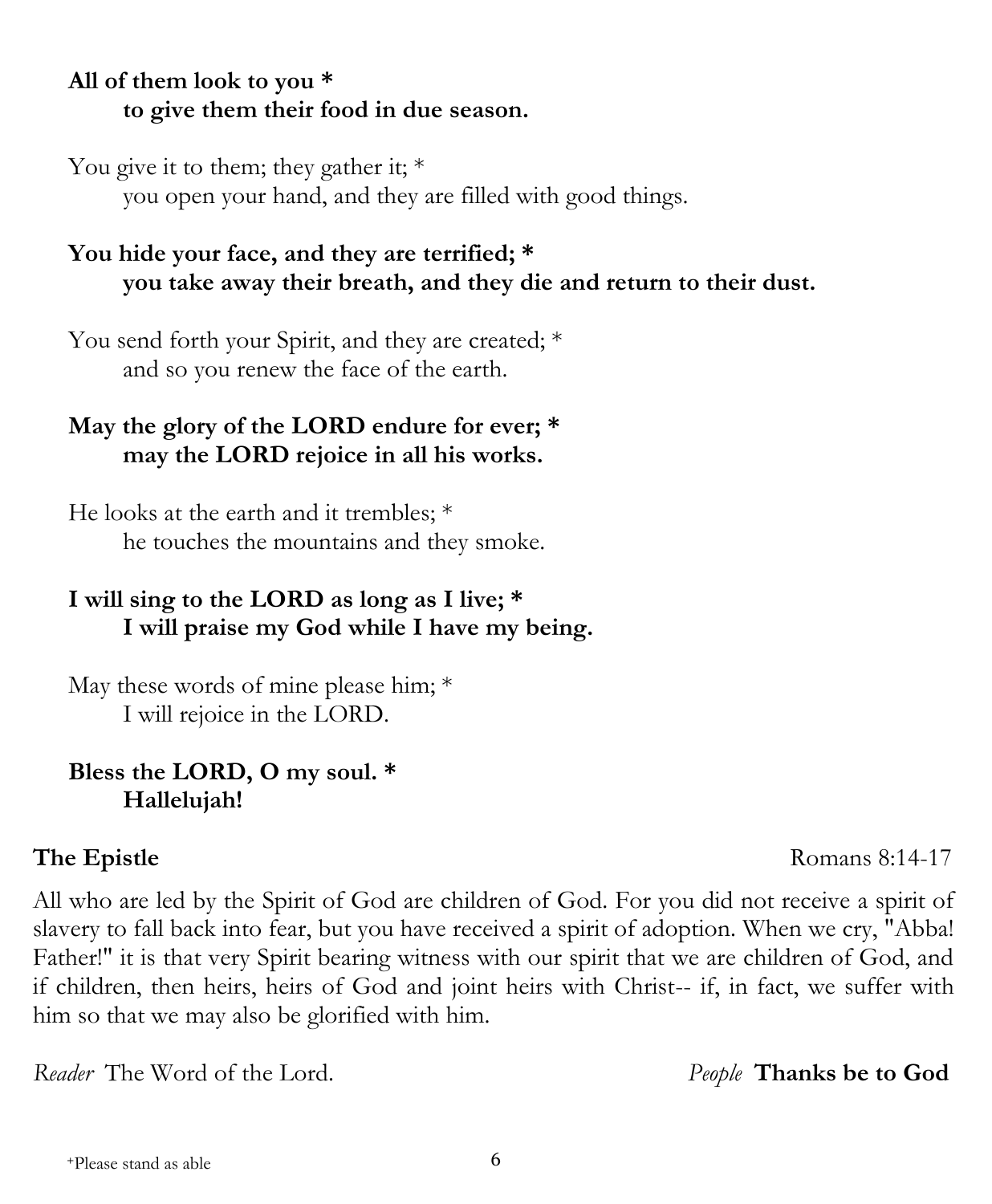### **+Sequence Hymn** Spirit Song

O let the Son of God enfold you, with His Spirit and His love. Let Him fill your heart and satisfy your soul. O let Him have the things that hold you, and His Spirit like a dove, Will descend upon your life and make you whole.

*Refrain: Jesus, O Jesus Come and fill Your lambs. Jesus, O Jesus Come and fill Your lambs.*

Oh, come and sing the song with gladness, as your hearts are filled with joy. Lift your hands in sweet surrender to his name.

Oh, give him all your tears and sadness, give him all your years of pain, And you'll enter into life in Jesus' name.

*Refrain*

# <sup>+</sup>**The Holy Gospel** John 14:8-17; 25-27

*Please turn to face the Celebrant*

# *Celebrant* The Holy Gospel of Our Lord Jesus Christ according to John *People* **Glory to You, Lord Christ**

Philip said to Jesus, "Lord, show us the Father, and we will be satisfied." Jesus said to him, "Have I been with you all this time, Philip, and you still do not know me? Whoever has seen me has seen the Father. How can you say, `Show us the Father'? Do you not believe that I am in the Father and the Father is in me? The words that I say to you I do not speak on my own; but the Father who dwells in me does his works. Believe me that I am in the Father and the Father is in me; but if you do not, then believe me because of the works themselves. Very truly, I tell you, the one who believes in me will also do the works that I do and, in fact, will do greater works than these, because I am going to the Father. I will do whatever you ask in my name, so that the Father may be glorified in the Son. If in my name you ask me for anything, I will do it. "If you love me, you will keep my commandments. And I will ask the Father, and he will give you another Advocate, to be with you forever. This is the Spirit of truth, whom the world cannot receive, because it neither sees him nor knows him. You know him, because he abides with you, and he will be in you." "I have said these things to you while I am still with you. But the Advocate, the Holy Spirit, whom the Father will send in my name, will teach you everything, and remind you of all that I have said to you. Peace I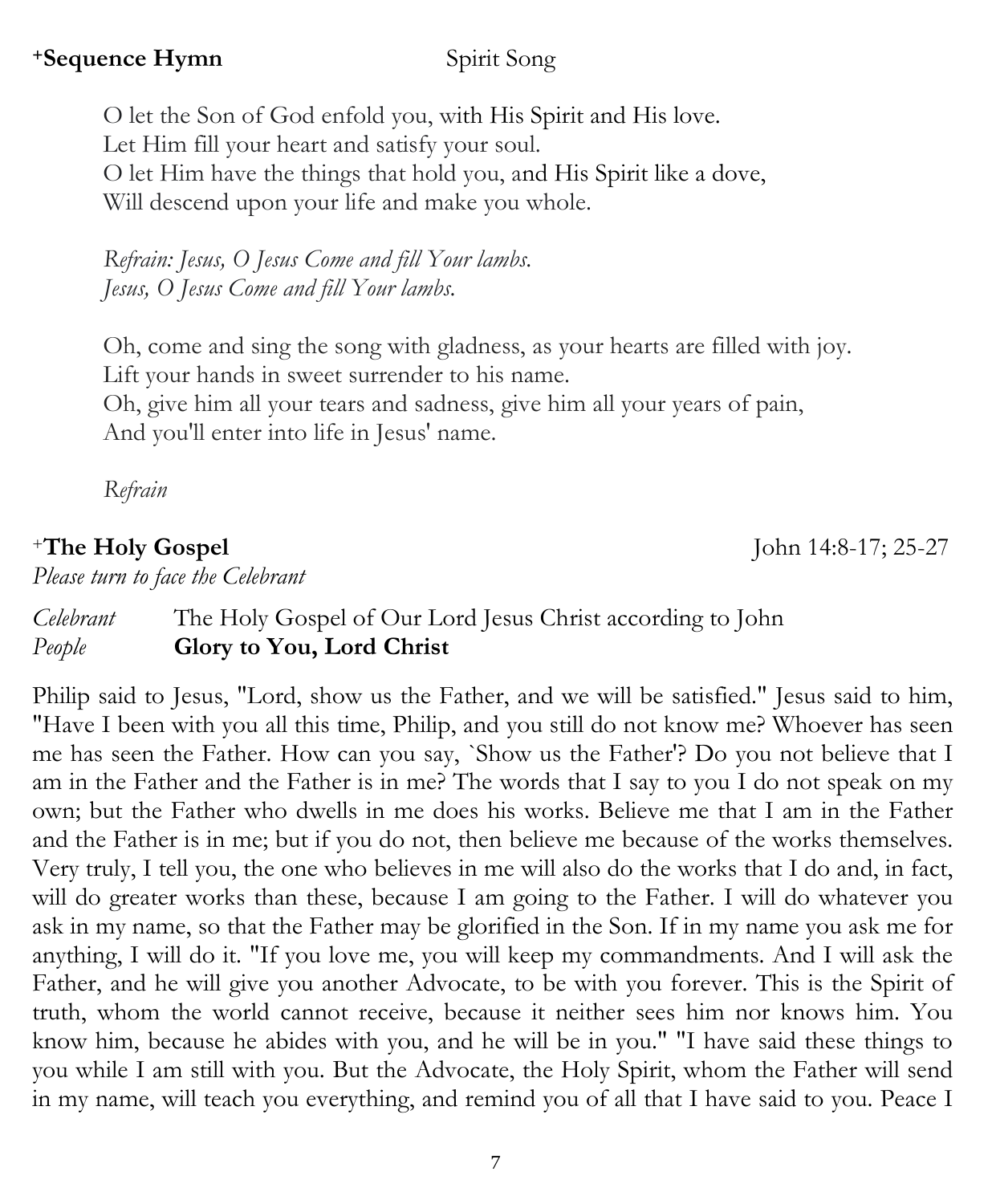leave with you; my peace I give to you. I do not give to you as the world gives. Do not let your hearts be troubled, and do not let them be afraid."

#### *Celebrant* The Gospel of the Lord *People* **Praise to you Lord Christ**

#### **The Homily The Very Rev. Mark S. Delcuze**

#### **<sup>+</sup>The Renewal of Baptismal Vows**

| Celebrant<br>People | Do you reaffirm your renunciation of evil and<br>renew your commitment to Jesus Christ?<br>I do.                                                                                                                                                                                                                                                                                                                                                                             |
|---------------------|------------------------------------------------------------------------------------------------------------------------------------------------------------------------------------------------------------------------------------------------------------------------------------------------------------------------------------------------------------------------------------------------------------------------------------------------------------------------------|
| Celebrant<br>People | Do you believe in God the Father?<br>I believe in God, the Father almighty,<br>creator of heaven and earth.                                                                                                                                                                                                                                                                                                                                                                  |
| Celebrant<br>People | Do you believe in Jesus Christ, the Son of God?<br>I believe in Jesus Christ, his only Son, our Lord.<br>He was conceived by the power of the Holy Spirit<br>and born of the Virgin Mary.<br>He suffered under Pontius Pilate,<br>was crucified, died, and was buried.<br>He descended to the dead.<br>On the third day he rose again.<br>He ascended into heaven,<br>and is seated at the right hand of the Father.<br>He will come again to judge the living and the dead. |
| Celebrant<br>People | Do you believe in God the Holy Spirit?<br>I believe in the Holy Spirit,<br>the holy catholic Church,<br>the communion of saints,<br>the forgiveness of sins,<br>the resurrection of the body,<br>and the life everlasting.                                                                                                                                                                                                                                                   |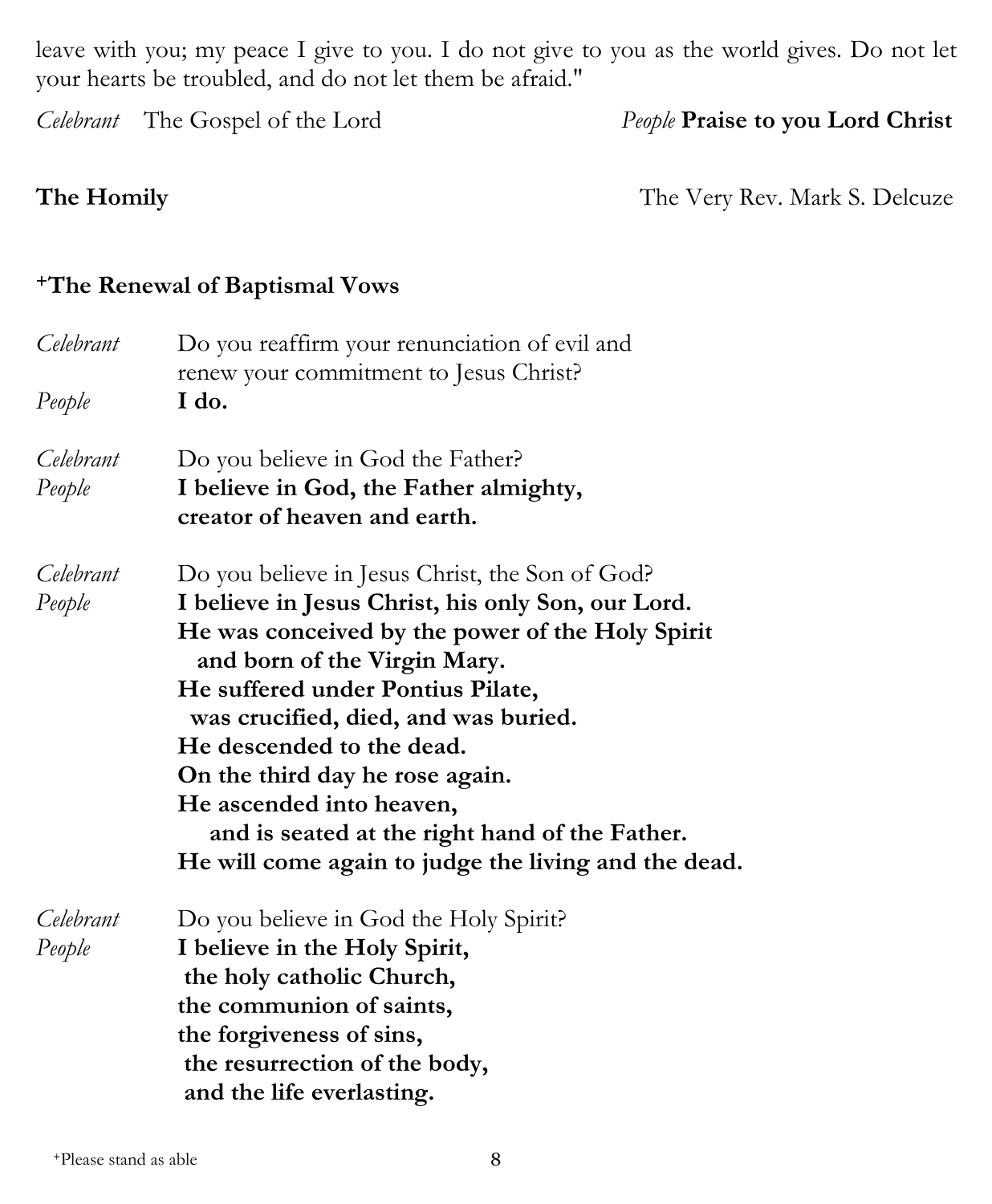| Celebrant | Will you continue in the apostles' teaching and fellowship, in the breaking of<br>bread, and in the prayers? |
|-----------|--------------------------------------------------------------------------------------------------------------|
| People    | I will, with God's help.                                                                                     |
| Celebrant | Will you persevere in resisting evil, and, whenever<br>you fall into sin, repent and return to the Lord?     |
| People    | I will, with God's help.                                                                                     |
| Celebrant | Will you proclaim by word and example the Good<br>News of God in Christ?                                     |
| People    | I will, with God's help.                                                                                     |
| Celebrant | Will you seek and serve Christ in all persons, loving<br>your neighbor as yourself?                          |
| People    | I will, with God's help.                                                                                     |
| Celebrant | Will you strive for justice and peace among all people,<br>and respect the dignity of every human being?     |
| People    | I will, with God's help.                                                                                     |

# **<sup>+</sup>The Prayers of the People Form VI**

*The Leader and People pray responsively*

In peace, we pray to you, Lord God.

# *Silence*

For all people in their daily life and work; **For our families, friends, and neighbors, and for those who are alone.**

For this community, the nation, and the world; **For all who work for justice, freedom, and peace.**

For the just and proper use of your creation; **For the victims of hunger, fear, injustice, and oppression.**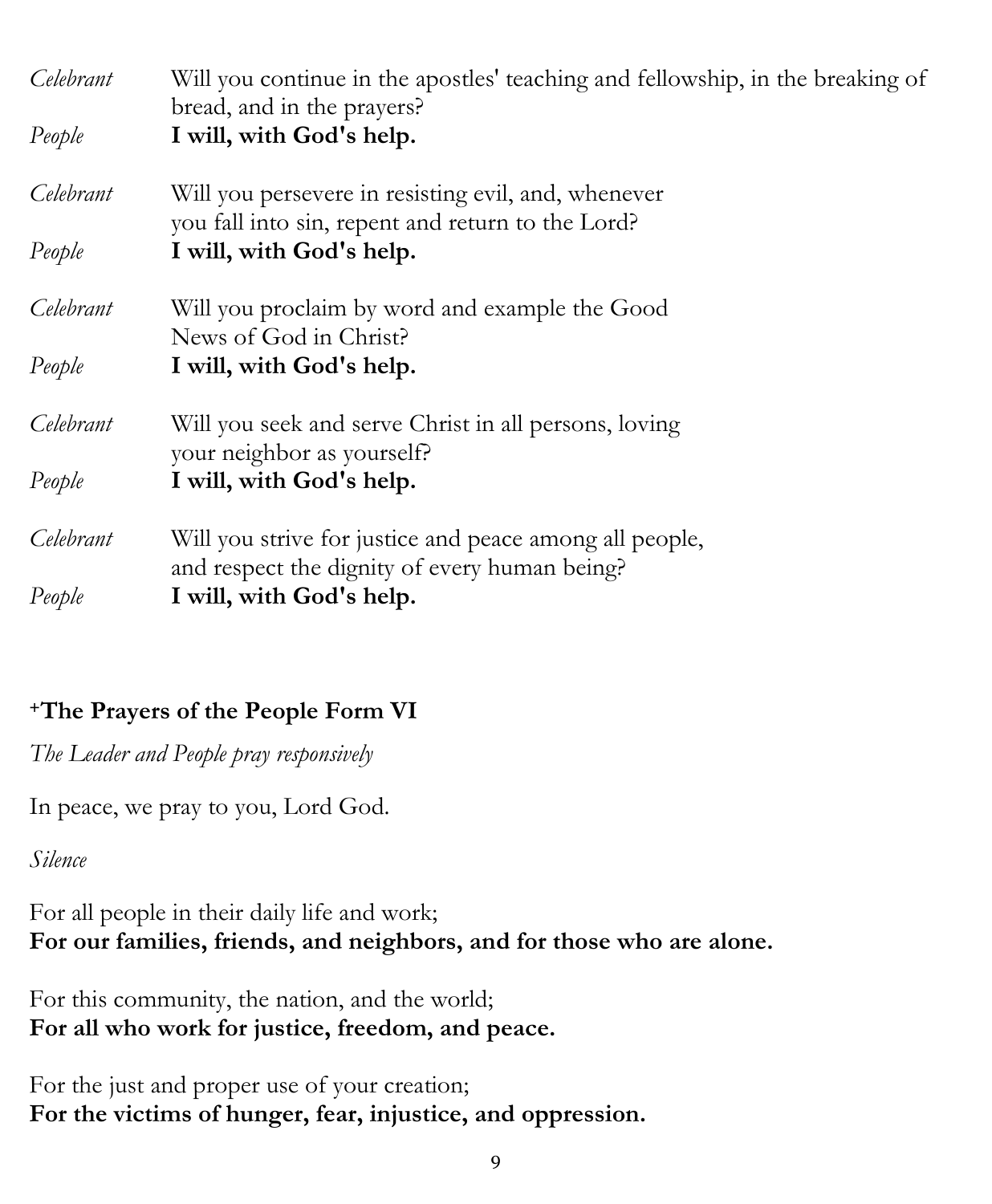For all who are in danger, sorrow, or any kind of trouble; **For those who minister to the sick, the friendless, and the needy.**

For the peace and unity of the Church of God; **For all who proclaim the Gospel, and all who seek the Truth.**

For Michael our Presiding Bishop, and San our Bishop; and for all bishops and other ministers; **For all who serve God in his Church.**

For the special needs and concerns of this congregation.

*Silence*

*The People may add their own petitions*

Hear us, Lord; **For your mercy is great.**

We thank you, Lord, for all the blessings of this life.

*Silence The People may add their own thanksgivings*

We will exalt you, O God our King; **And praise your Name for ever and ever.**

We pray for all who have died, that they may have a place in your eternal kingdom.

*Silence*

*The People may add their own petitions*

Lord, let your loving-kindness be upon them; **Who put their trust in you.**

We pray to you also for the forgiveness of our sins.

*Silence may be kept.*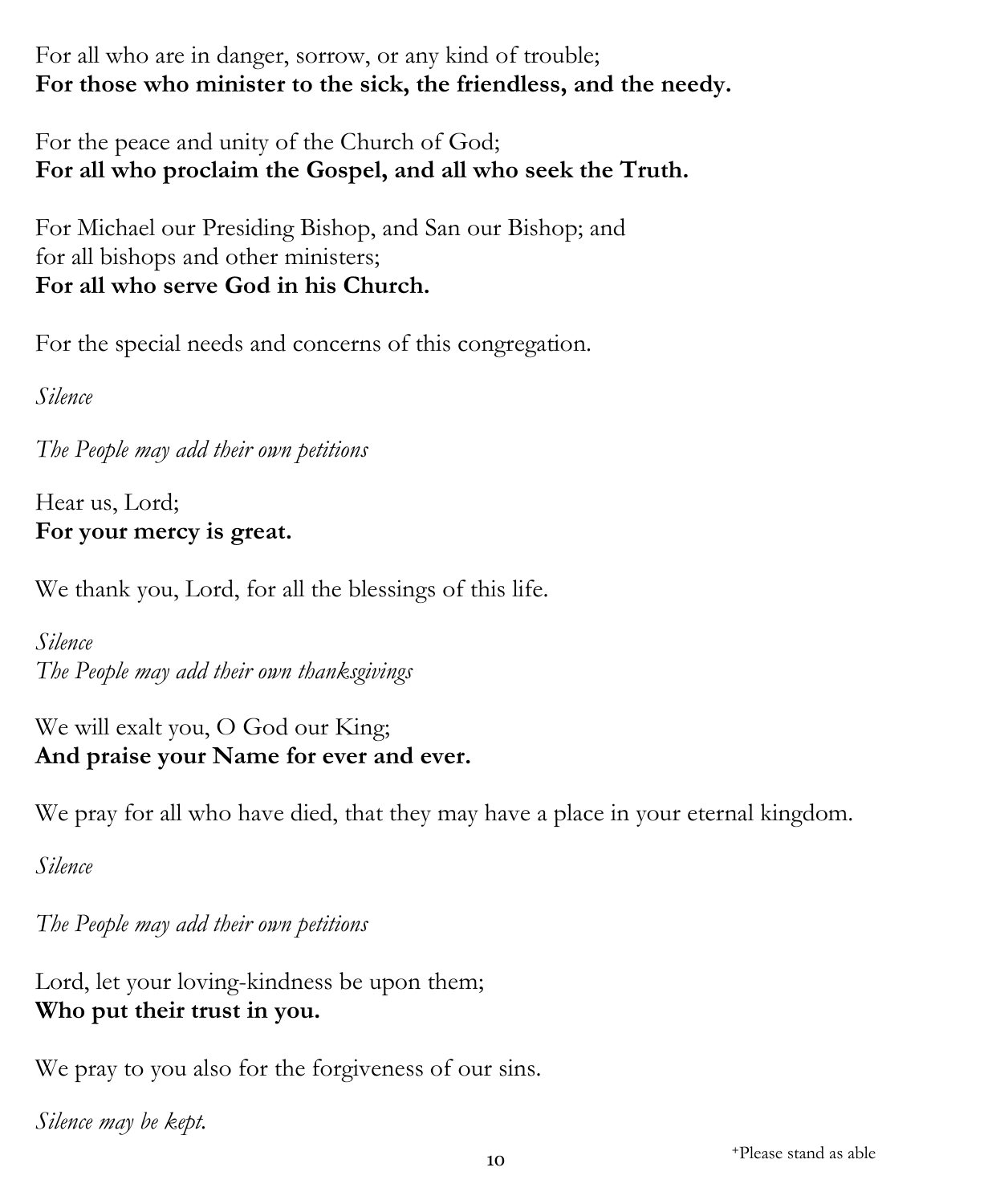### *Leader and People*

**Have mercy upon us, most merciful Father; in your compassion forgive us our sins, known and unknown, things done and left undone; and so uphold us by your Spirit that we may live and serve you in newness of life, to the honor and glory of your Name; through Jesus Christ our Lord. Amen.** 

### *The Bishop, when present, or the Priest, stands and says*

Almighty God have mercy on you, forgive you all your sins through our Lord Jesus Christ, strengthen you in all goodness, and by the power of the Holy Spirit keep you in eternal life. **Amen***.*

### **<sup>+</sup>The Peace**

*Celebrant* The peace of Christ be always with you. *People* **And also with you.**

*Then the Ministers and People may greet one another in the name of the Lord.*

# **The Holy Communion**

**The Offertory Anthem** "Light the Fire Again" Doerksen

### **Offertory Response**

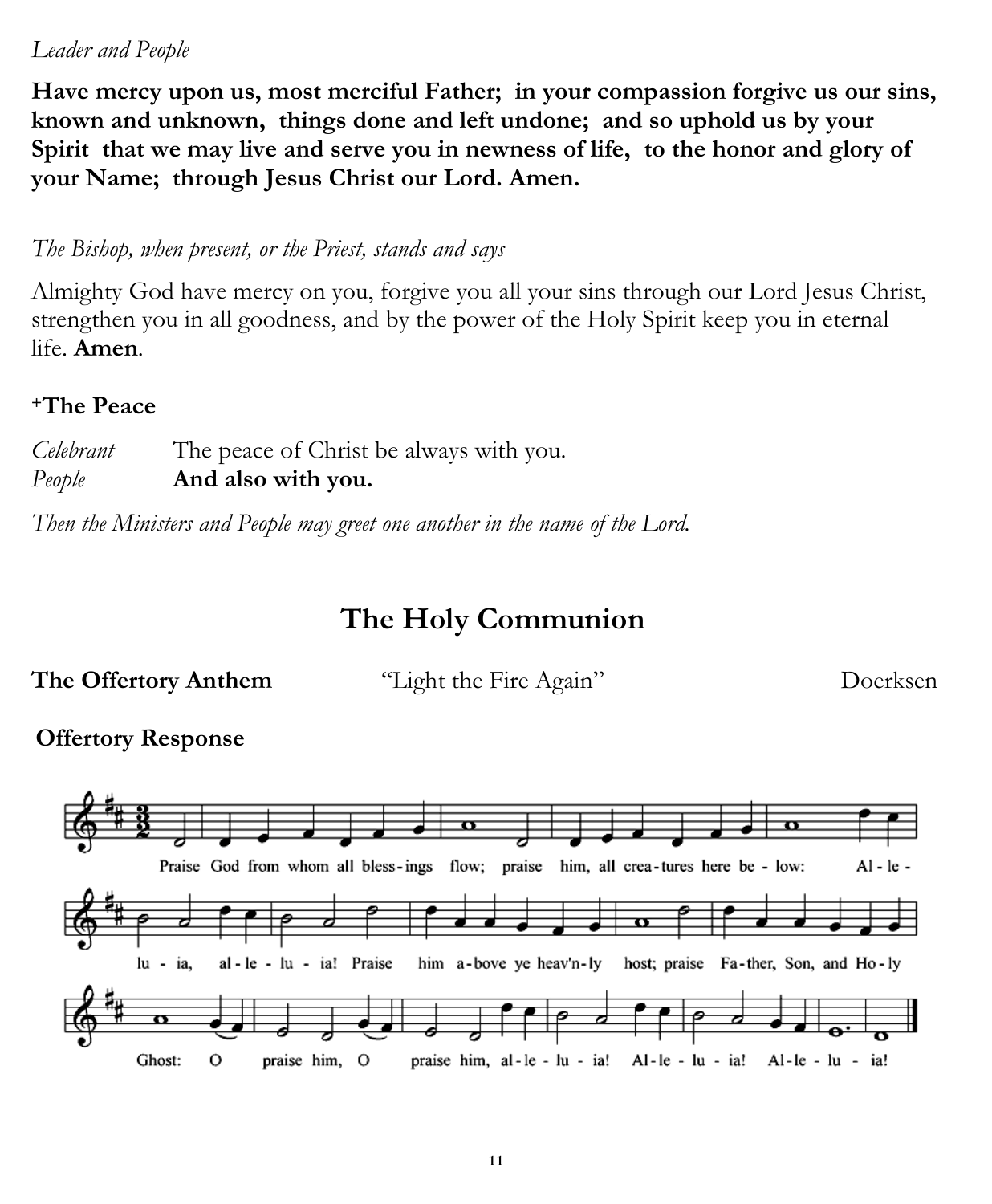# **<sup>+</sup>The Great Thanksgiving Eucharistic Prayer B**

| Celebrant | The Lord be with you.                      |
|-----------|--------------------------------------------|
| People    | And also with you.                         |
| Celebrant | Lift up your hearts.                       |
| People    | We lift them to the Lord.                  |
| Celebrant | Let us give thanks to the Lord our God.    |
| People    | It is right to give God thanks and praise. |

### *Then, facing the Holy Table, the Celebrant proceeds*

It is right, and a good and joyful thing, always and every where to give thanks to you, Father Almighty, Creator of heaven and earth.

#### *Here a [Proper Preface](https://www.bcponline.org/HE/pphe1.html) is said*

Therefore we praise you joining our voices with Angels and Archangels and with all the company of heaven, who for ever sing this hymn to proclaim the glory of your Name:

*Celebrant and People*

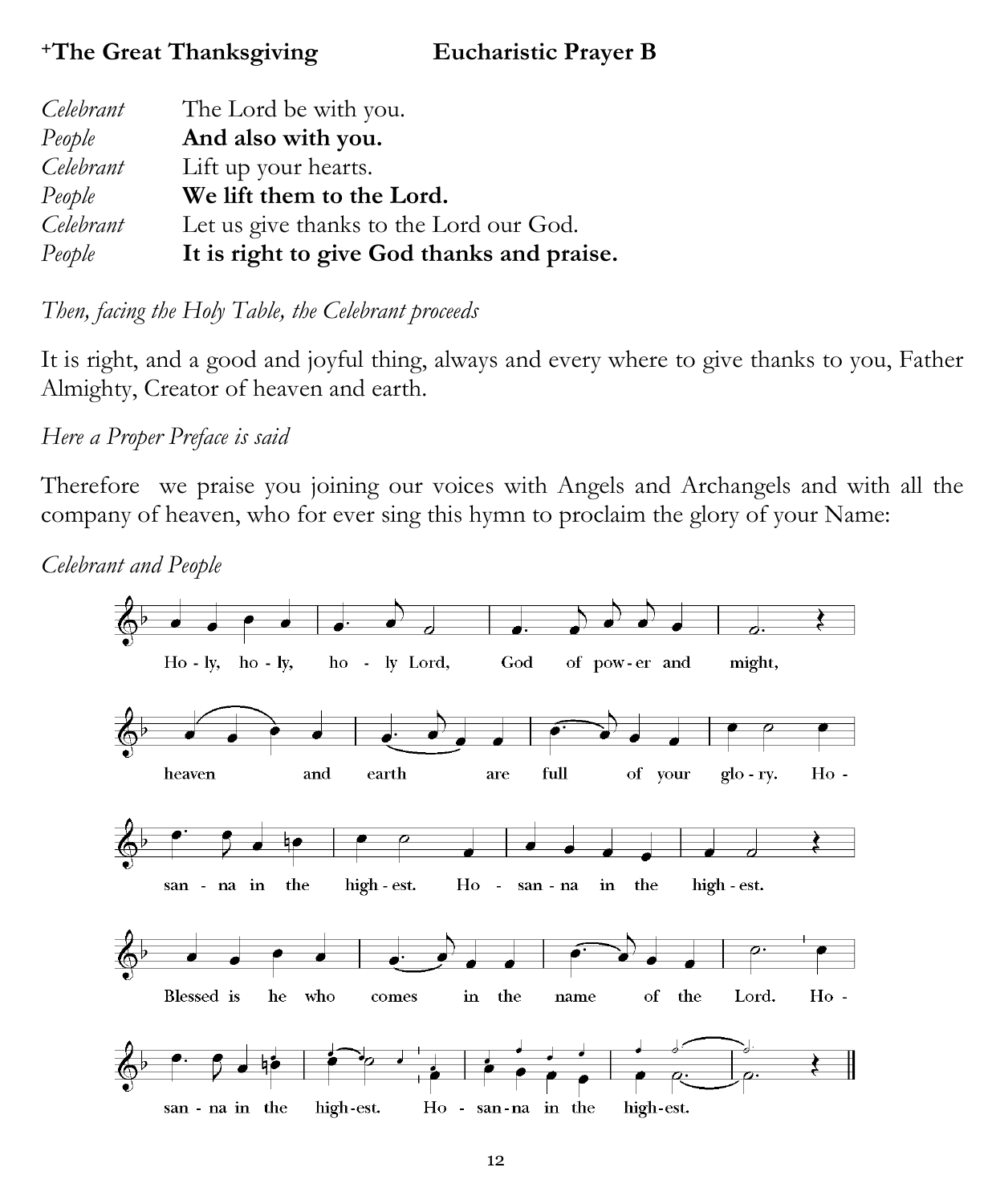### *Then the Celebrant continues*

We give thanks to you, O God, for the goodness and love which you have made known to us in creation; in the calling of Israel to be your people; in your Word spoken through the prophets; and above all in the Word made flesh, Jesus, your Son. For in these last days you sent him to be incarnate from the Virgin Mary, to be the Savior and Redeemer of the world. In him, you have delivered us from evil, and made us worthy to stand before you. In him, you have brought us out of error into truth, out of sin into righteousness, out of death into life.

On the night before he died for us, our Lord Jesus Christ took bread; and when he had given thanks to you, he broke it, and gave it to his disciples, and said, "Take, eat: This is my Body, which is given for you. Do this for the remembrance of me." After supper he took the cup of wine; and when he had given thanks, he gave it to them, and said, "Drink this, all of you: This is my Blood of the new Covenant, which is shed for you and for many for the forgiveness of sins. Whenever you drink it, do this for the remembrance of me."

Therefore, according to his command, O Father,

*Celebrant and People*

**We remember his death, We proclaim his resurrection, We await his coming in glory;** 

### *The Celebrant continues*

And we offer our sacrifice of praise and thanksgiving to you, O Lord of all; presenting to you, from your creation, this bread and this wine. We pray you, gracious God, to send your Holy Spirit upon these gifts that they may be the Sacrament of the Body of Christ and his Blood of the new Covenant.

Unite us to your Son in his sacrifice, that we may be acceptable through him, being sanctified by the Holy Spirit. In the fullness of time, put all things in subjection under your Christ, and bring us to that heavenly country where, with  $\lceil \frac{1}{\lceil \frac{1}{n \rceil}} \rceil$  and  $\lceil \frac{1}{n \rceil} \rceil$  and  $\lceil \frac{1}{n \rceil} \rceil$ we may enter the everlasting heritage of your sons and daughters; through Jesus Christ our Lord, the firstborn of all creation, the head of the Church, and the author of our salvation. By him, and with him, and in him, in the unity of the Holy Spirit all honor and glory is yours, Almighty Father, now and forever. **Amen**.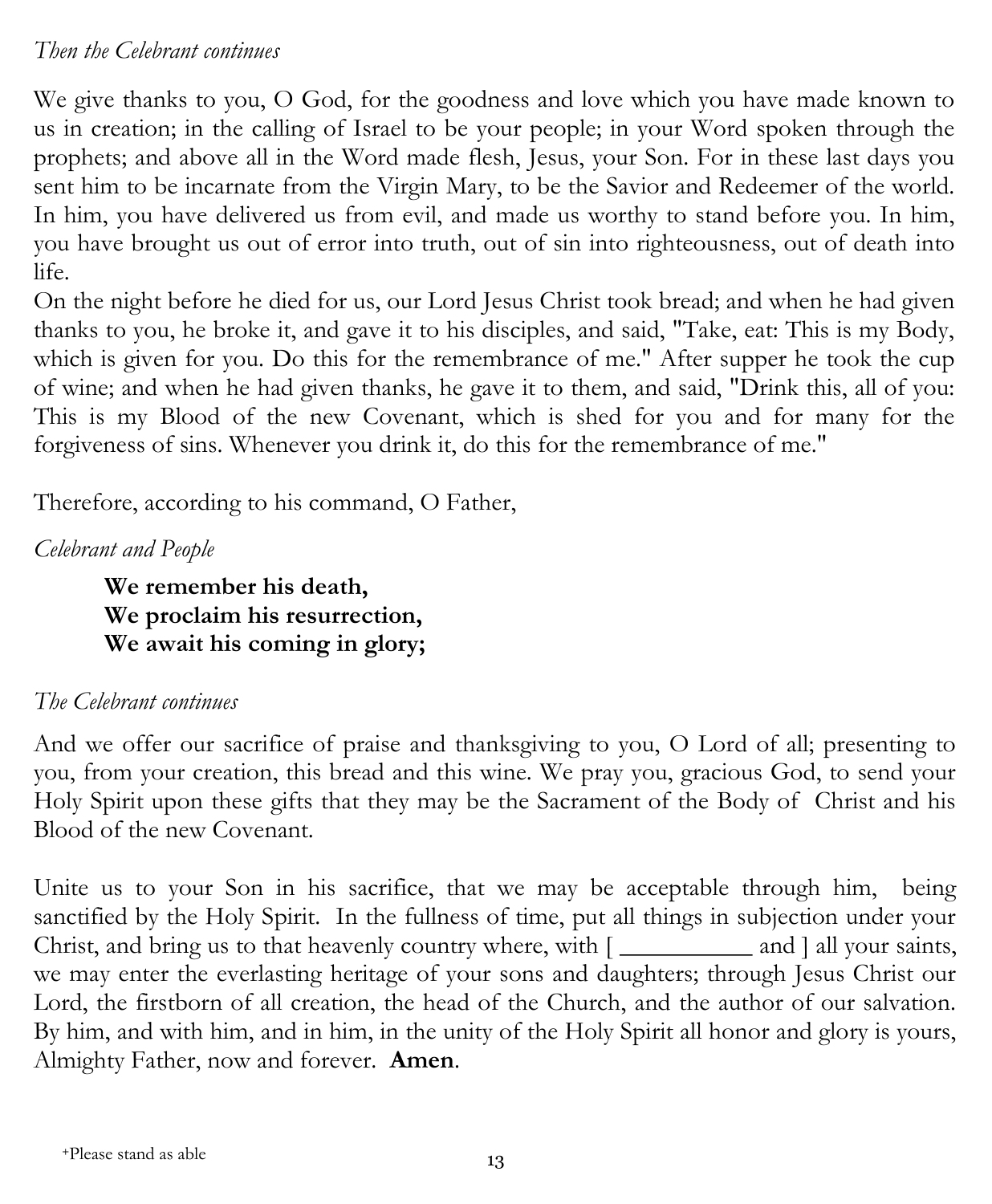And now, as our Savior Christ has taught us, we are bold to say,

**Our Father, who art in heaven, hallowed be thy Name, thy kingdom come, thy will be done, on earth as it is in heaven. Give us this day our daily bread. And forgive us our trespasses, as we forgive those who trespass against us. And lead us not into temptation, but deliver us from evil. For thine is the kingdom, and the power, and the glory, for ever and ever. Amen.** 

# **<sup>+</sup>Breaking of the Bread**

*The Celebrant breaks the consecrated Bread.* 

*A period of silence is kept.*

*Celebrant* Alleluia. Christ our Passover is sacrificed for us; *People* **Therefore let us keep the feast. Alleluia.**

*Facing the people, the Celebrant says the following Invitation*

The Gifts of God for the People of God.

# **<sup>+</sup>Post-Communion Prayer**

*After Communion, the Celebrant says* Let us pray.

# *Celebrant and People*

**Almighty and everliving God, we thank you for feeding us with the spiritual food of the most precious Body and Blood of your Son our Savior Jesus Christ; and for assuring us in these holy mysteries that we are living members of the Body of your Son, and heirs of your eternal kingdom. And now, Father, send us out to do the work** 

+Please stand as able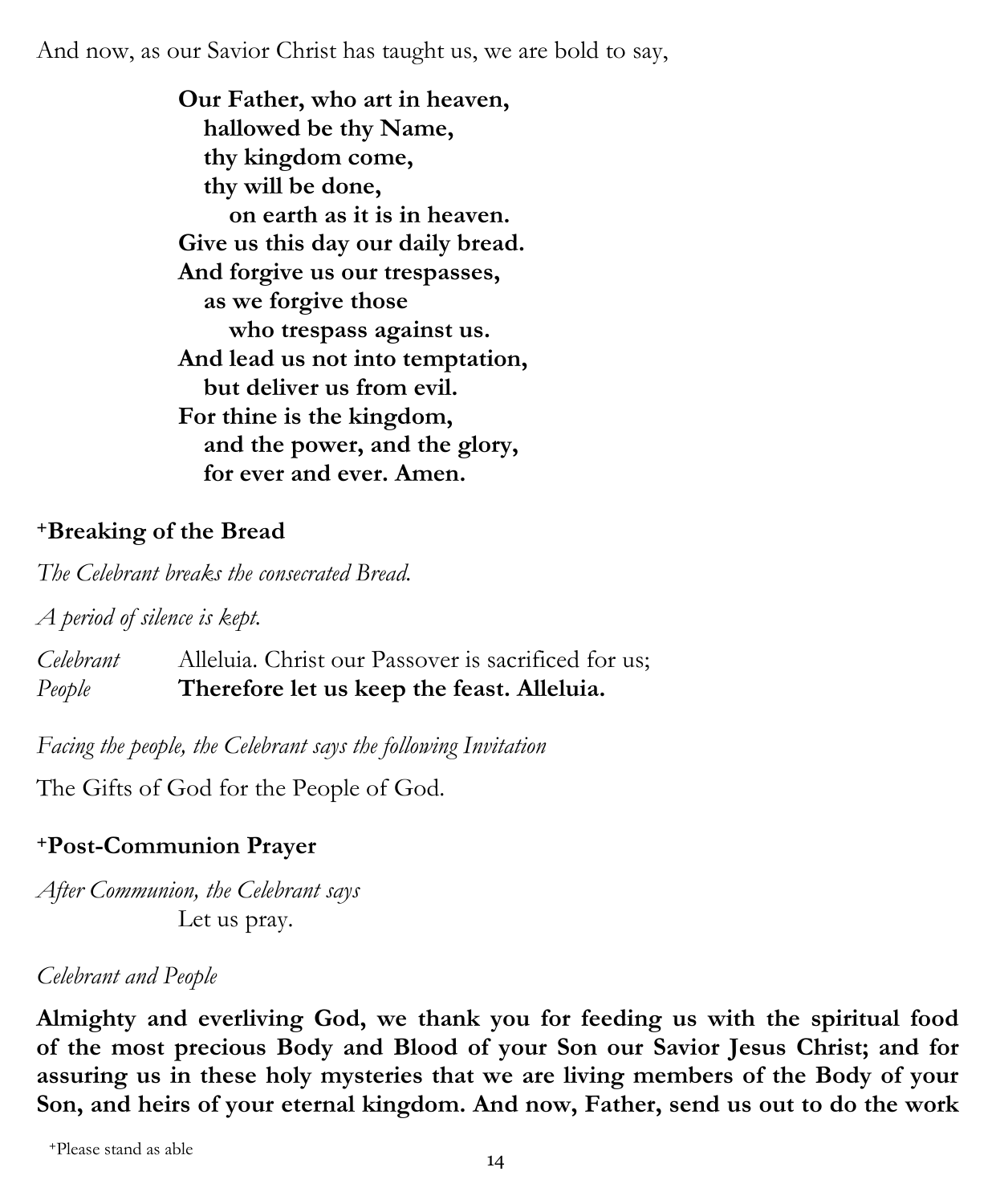**you have given us to do, to love and serve you as faithful witnesses of Christ our Lord. To him, to you, and to the Holy Spirit, be honor and glory, now and for ever. Amen.** 

**<sup>+</sup>Blessing**

#### **Announcements**

**<sup>+</sup>Recessional Hymn** Ev'ry time I feel the spirit



**Hymn continued on next page**